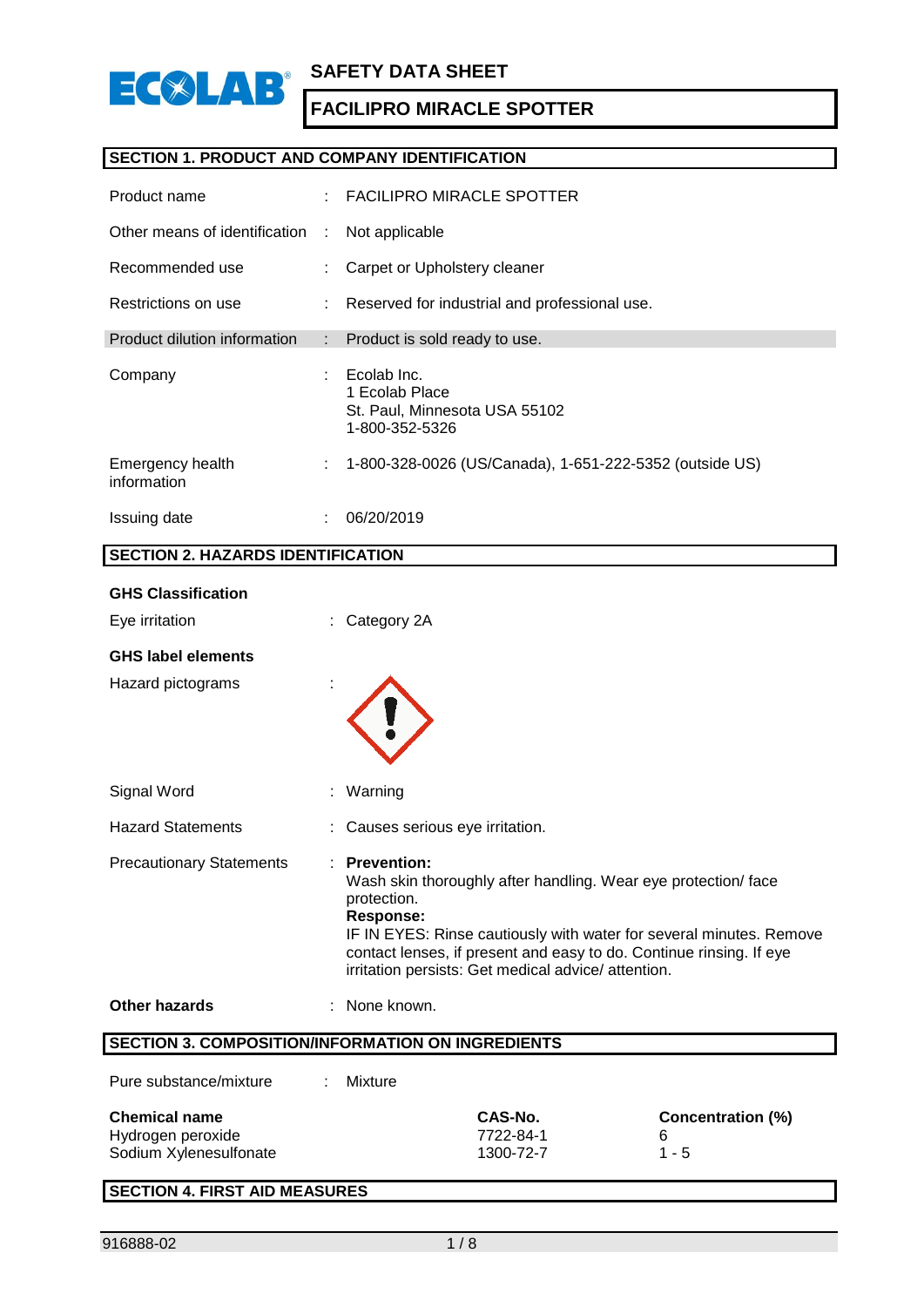| In case of eye contact                                            | : IF IN EYES: Rinse cautiously with water for several minutes. Remove<br>contact lenses, if present and easy to do. Continue rinsing. If eye<br>irritation persists: Get medical advice/attention. |
|-------------------------------------------------------------------|----------------------------------------------------------------------------------------------------------------------------------------------------------------------------------------------------|
| In case of skin contact                                           | : Rinse with plenty of water.                                                                                                                                                                      |
| If swallowed                                                      | : Rinse mouth. Get medical attention if symptoms occur.                                                                                                                                            |
| If inhaled                                                        | : Get medical attention if symptoms occur.                                                                                                                                                         |
| Protection of first-aiders                                        | : If potential for exposure exists refer to Section 8 for specific personal<br>protective equipment.                                                                                               |
| Notes to physician                                                | : Treat symptomatically.                                                                                                                                                                           |
| Most important symptoms<br>and effects, both acute and<br>delayed | : See Section 11 for more detailed information on health effects and<br>symptoms.                                                                                                                  |

| <b>SECTION 5. FIRE-FIGHTING MEASURES</b>          |                                                                                                                                                                                       |  |  |
|---------------------------------------------------|---------------------------------------------------------------------------------------------------------------------------------------------------------------------------------------|--|--|
| Suitable extinguishing media                      | : Use extinguishing measures that are appropriate to local<br>circumstances and the surrounding environment.                                                                          |  |  |
| Unsuitable extinguishing<br>media                 | : None known.                                                                                                                                                                         |  |  |
| Specific hazards during fire<br>fighting          | : Not flammable or combustible.                                                                                                                                                       |  |  |
| Hazardous combustion<br>products                  | : Decomposition products may include the following materials:<br>Carbon oxides<br>Sulfur oxides                                                                                       |  |  |
| Special protective equipment<br>for fire-fighters | : Use personal protective equipment.                                                                                                                                                  |  |  |
| Specific extinguishing<br>methods                 | : Fire residues and contaminated fire extinguishing water must be<br>disposed of in accordance with local regulations. In the event of fire<br>and/or explosion do not breathe fumes. |  |  |

## **SECTION 6. ACCIDENTAL RELEASE MEASURES**

| Personal precautions,<br>protective equipment and<br>emergency procedures | ÷ | Ensure clean-up is conducted by trained personnel only. Refer to<br>protective measures listed in sections 7 and 8.                                                                                                                                                                                                                                                                                                           |
|---------------------------------------------------------------------------|---|-------------------------------------------------------------------------------------------------------------------------------------------------------------------------------------------------------------------------------------------------------------------------------------------------------------------------------------------------------------------------------------------------------------------------------|
| Environmental precautions                                                 |   | : Do not allow contact with soil, surface or ground water.                                                                                                                                                                                                                                                                                                                                                                    |
| Methods and materials for<br>containment and cleaning up                  |   | : Stop leak if safe to do so. Contain spillage, and then collect with non-<br>combustible absorbent material, (e.g. sand, earth, diatomaceous<br>earth, vermiculite) and place in container for disposal according to<br>local / national regulations (see section 13). Flush away traces with<br>water. For large spills, dike spilled material or otherwise contain<br>material to ensure runoff does not reach a waterway. |

## **SECTION 7. HANDLING AND STORAGE**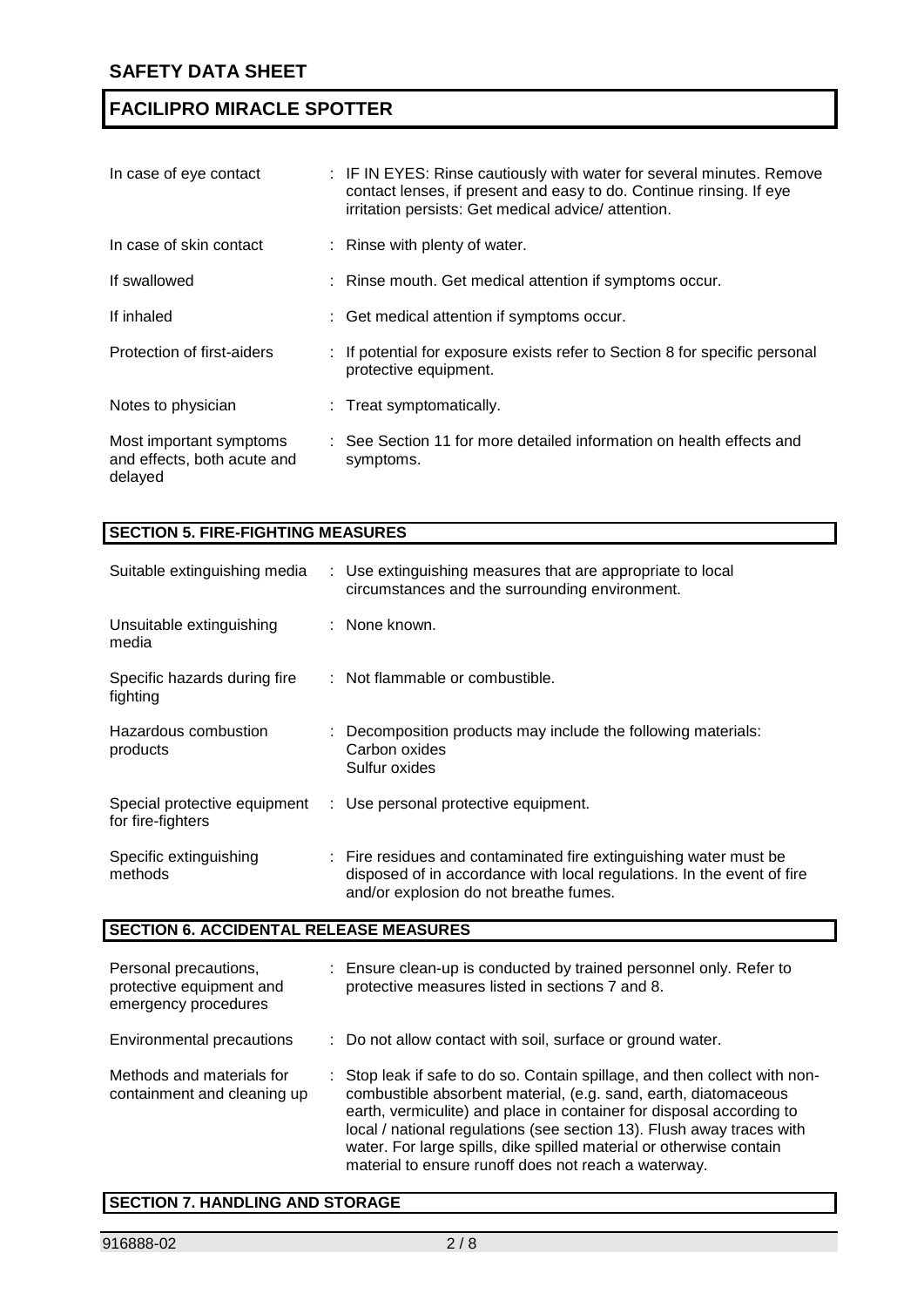| Advice on safe handling     | : Avoid contact with skin and eyes. Wash hands thoroughly after<br>handling. In case of mechanical malfunction, or if in contact with<br>unknown dilution of product, wear full Personal Protective Equipment<br>$(PPE)$ . |
|-----------------------------|----------------------------------------------------------------------------------------------------------------------------------------------------------------------------------------------------------------------------|
| Conditions for safe storage | : Keep out of reach of children. Store in suitable labeled containers.                                                                                                                                                     |
| Storage temperature         | : 0 °C to 50 °C                                                                                                                                                                                                            |

## **SECTION 8. EXPOSURE CONTROLS/PERSONAL PROTECTION**

#### **Ingredients with workplace control parameters**

| Components        | CAS-No.   | Form of<br>exposure | Permissible<br>concentration  | <b>Basis</b>       |
|-------------------|-----------|---------------------|-------------------------------|--------------------|
| Hydrogen peroxide | 7722-84-1 | <b>TWA</b>          | ppm                           | <b>ACGIH</b>       |
|                   |           | <b>TWA</b>          | 1 ppm<br>$1.4 \text{ mg/m}$ 3 | <b>NIOSH REL</b>   |
|                   |           | <b>TWA</b>          | l ppm<br>1.4 mg/m $3$         | OSHA <sub>Z1</sub> |

| <b>Engineering measures</b> | : Good general ventilation should be sufficient to control worker |
|-----------------------------|-------------------------------------------------------------------|
|                             | exposure to airborne contaminants.                                |

#### **Personal protective equipment**

| Eye protection         | : Safety glasses with side-shields                                                                                                              |
|------------------------|-------------------------------------------------------------------------------------------------------------------------------------------------|
| Hand protection        | : No special protective equipment required.                                                                                                     |
| Skin protection        | : No special protective equipment required.                                                                                                     |
| Respiratory protection | : No personal respiratory protective equipment normally required.                                                                               |
| Hygiene measures       | : Handle in accordance with good industrial hygiene and safety<br>practice. Wash face, hands and any exposed skin thoroughly after<br>handling. |

## **SECTION 9. PHYSICAL AND CHEMICAL PROPERTIES**

| Appearance                                 | : liquid              |
|--------------------------------------------|-----------------------|
| Color                                      | : cloudy, white       |
| Odor                                       | : mild                |
| рH                                         | $: 5.0 - 8.5, (100%)$ |
| Flash point                                | : Not applicable      |
| Odor Threshold                             | ∶ No data available   |
| Melting point/freezing point               | ∶ No data available   |
| Initial boiling point and<br>boiling range | : $>100 °C$           |
| Evaporation rate                           | : No data available   |
| Flammability (solid, gas)                  | : No data available   |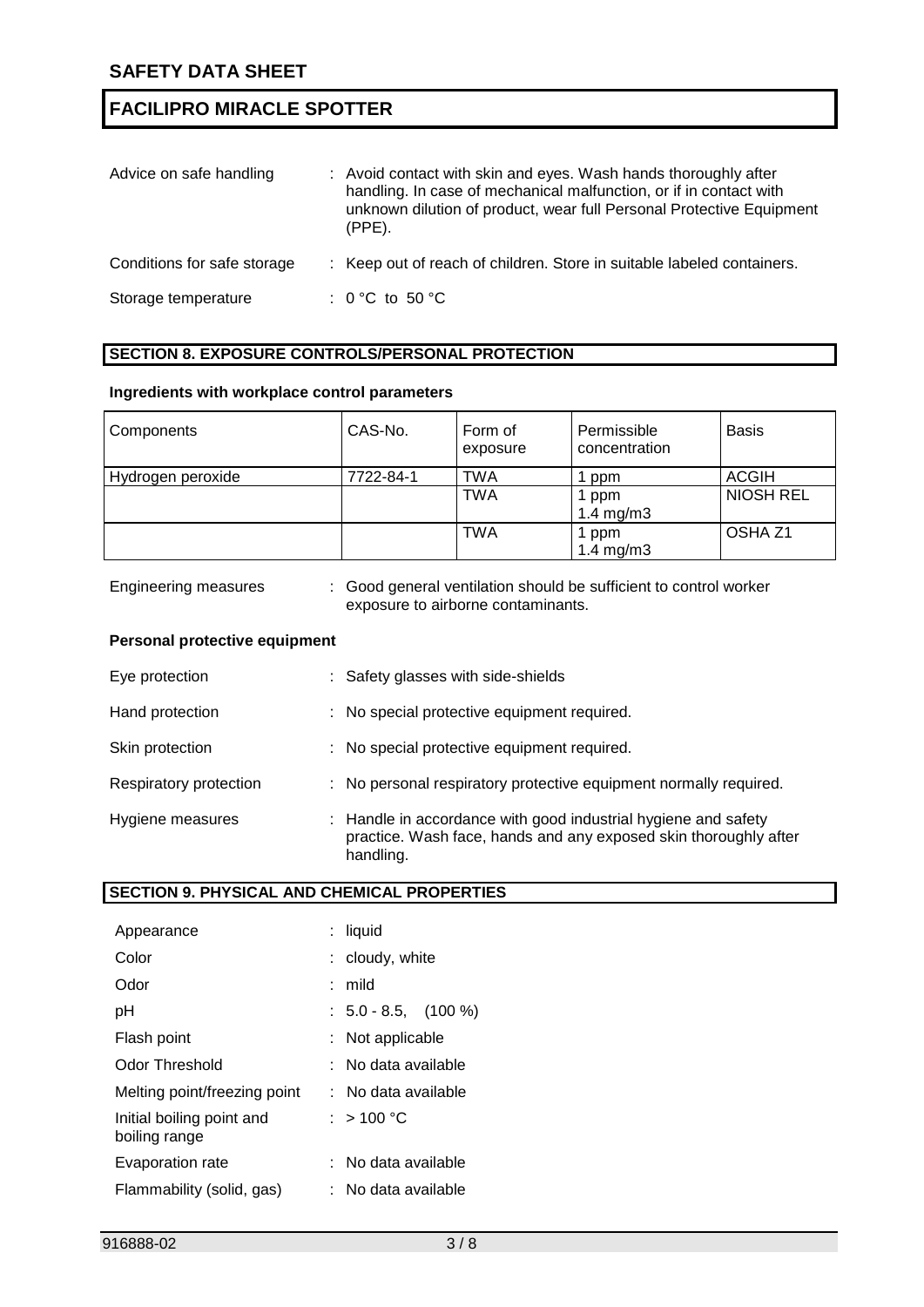| Upper explosion limit                      |   | No data available |
|--------------------------------------------|---|-------------------|
| Lower explosion limit                      |   | No data available |
| Vapor pressure                             |   | No data available |
| Relative vapor density                     | t | No data available |
| Relative density                           |   | $: 1.022 - 1.033$ |
| Water solubility                           |   | soluble           |
| Solubility in other solvents               |   | No data available |
| Partition coefficient: n-<br>octanol/water |   | No data available |
| Autoignition temperature                   |   | No data available |
| Thermal decomposition                      |   | No data available |
| Viscosity, kinematic                       |   | No data available |
| Explosive properties                       | t | No data available |
| Oxidizing properties                       |   | yes               |
| Molecular weight                           |   | No data available |
| VOC                                        |   | No data available |

## **SECTION 10. STABILITY AND REACTIVITY**

| Reactivity                            | : No dangerous reaction known under conditions of normal use.                                                    |
|---------------------------------------|------------------------------------------------------------------------------------------------------------------|
| Chemical stability                    | : Contamination may result in dangerous pressure increases - closed<br>containers may rupture.                   |
| Possibility of hazardous<br>reactions | : No dangerous reaction known under conditions of normal use.                                                    |
| Conditions to avoid                   | : None known.                                                                                                    |
| Incompatible materials                | $:$ Acids                                                                                                        |
| Hazardous decomposition<br>products   | : In case of fire hazardous decomposition products may be produced<br>such as:<br>Carbon oxides<br>Sulfur oxides |

## **SECTION 11. TOXICOLOGICAL INFORMATION**

|          | Information on likely routes of : Inhalation, Eye contact, Skin contact |
|----------|-------------------------------------------------------------------------|
| exposure |                                                                         |

## **Potential Health Effects**

| 916888-02               | 4/8                                                           |
|-------------------------|---------------------------------------------------------------|
| <b>Chronic Exposure</b> | : Health injuries are not known or expected under normal use. |
| Inhalation              | : Health injuries are not known or expected under normal use. |
| Ingestion               | : Health injuries are not known or expected under normal use. |
| <b>Skin</b>             | : Health injuries are not known or expected under normal use. |
| Eyes                    | : Causes serious eye irritation.                              |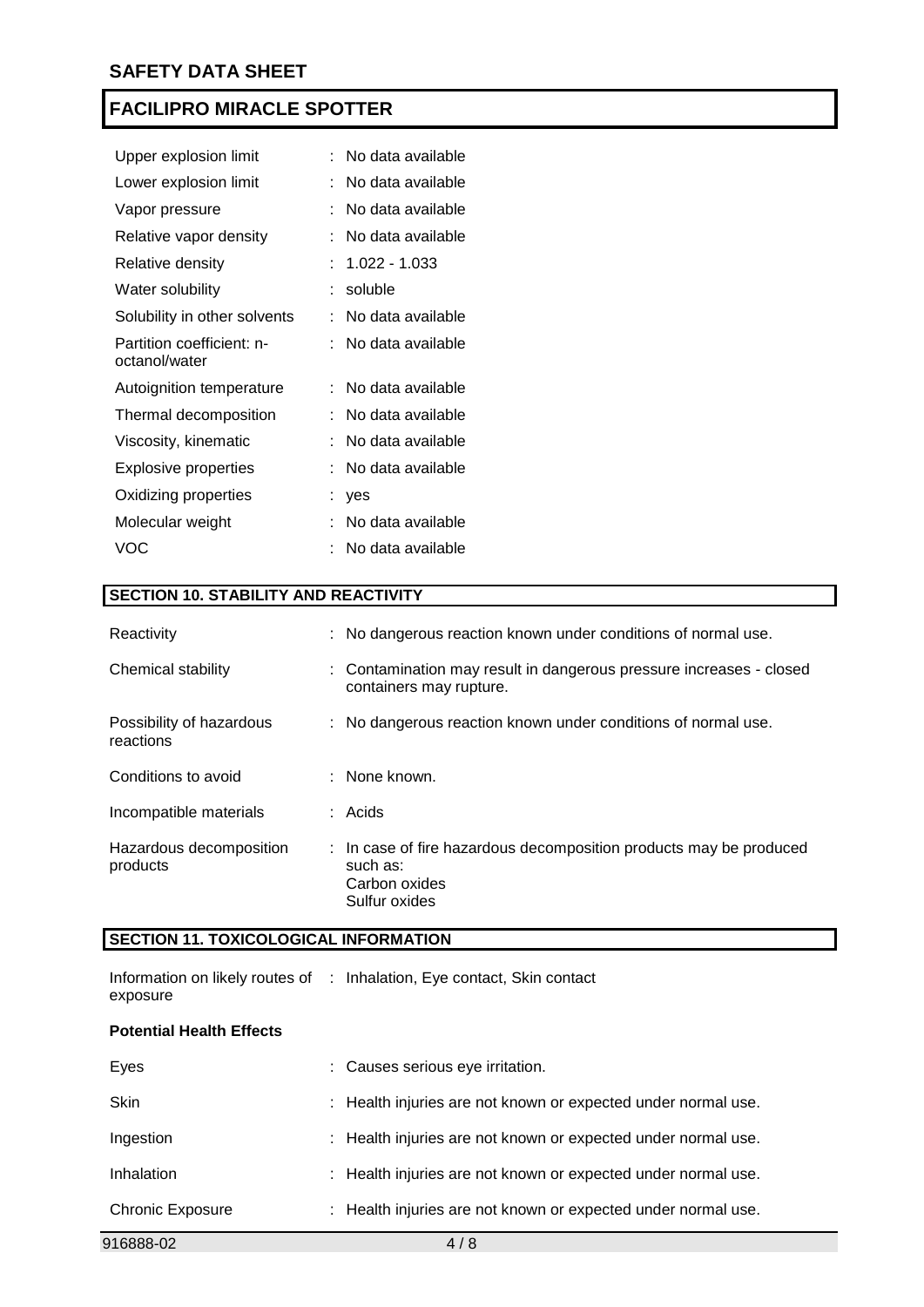## **Experience with human exposure**

| Redness, Pain, Irritation                                          |  |  |
|--------------------------------------------------------------------|--|--|
| No symptoms known or expected.                                     |  |  |
| No symptoms known or expected.                                     |  |  |
| No symptoms known or expected.                                     |  |  |
|                                                                    |  |  |
|                                                                    |  |  |
| Acute toxicity estimate : $> 5,000$ mg/kg                          |  |  |
| 4 h Acute toxicity estimate: 183.44 mg/l<br>Test atmosphere: vapor |  |  |
| No data available                                                  |  |  |
| No data available                                                  |  |  |
| No data available                                                  |  |  |
| No data available                                                  |  |  |
| No data available                                                  |  |  |
| No data available                                                  |  |  |
| No data available                                                  |  |  |
| No data available                                                  |  |  |
| No data available                                                  |  |  |
| No data available                                                  |  |  |
| No data available                                                  |  |  |
|                                                                    |  |  |

## **SECTION 12. ECOLOGICAL INFORMATION**

## **Ecotoxicity**

| <b>Environmental Effects</b>                           | : Harmful to aquatic life.                    |
|--------------------------------------------------------|-----------------------------------------------|
| <b>Product</b>                                         |                                               |
| Toxicity to fish                                       | : No data available                           |
| Toxicity to daphnia and other<br>aquatic invertebrates | : No data available                           |
| Toxicity to algae                                      | : No data available                           |
| <b>Components</b>                                      |                                               |
| Toxicity to algae                                      | : Hydrogen peroxide<br>72 h EC50: 1.38 mg/l   |
|                                                        | Sodium Xylenesulfonate<br>96 h EC50: 230 mg/l |

## **Persistence and degradability**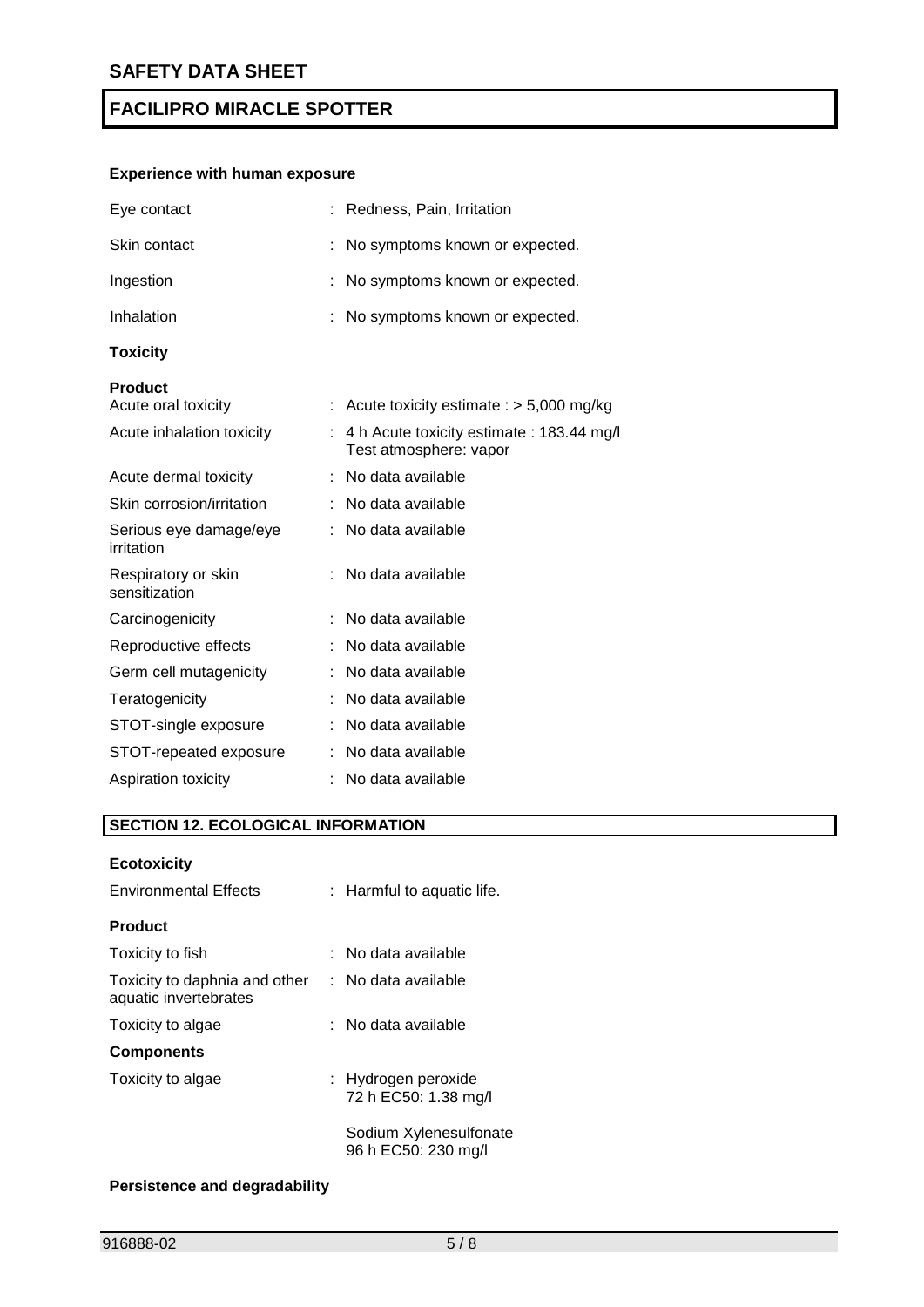Biodegradable

#### **Bioaccumulative potential**

No data available

#### **Mobility in soil**

No data available

#### **Other adverse effects**

No data available

| Disposal methods        | : Do not contaminate ponds, waterways or ditches with chemical or<br>used container. Where possible recycling is preferred to disposal or<br>incineration. If recycling is not practicable, dispose of in compliance<br>with local regulations. Dispose of wastes in an approved waste<br>disposal facility. |
|-------------------------|--------------------------------------------------------------------------------------------------------------------------------------------------------------------------------------------------------------------------------------------------------------------------------------------------------------|
| Disposal considerations | Dispose of as unused product. Empty containers should be taken to<br>an approved waste handling site for recycling or disposal. Do not re-<br>use empty containers. Dispose of in accordance with local, state, and<br>federal regulations.                                                                  |

#### **SECTION 14. TRANSPORT INFORMATION**

**SECTION 13. DISPOSAL CONSIDERATIONS**

The shipper/consignor/sender is responsible to ensure that the packaging, labeling, and markings are in compliance with the selected mode of transport.

#### **Land transport (DOT)**

Not dangerous goods

#### **Sea transport (IMDG/IMO)**

Not dangerous goods

#### **SECTION 15. REGULATORY INFORMATION**

#### **EPCRA - Emergency Planning and Community Right-to-Know**

#### **CERCLA Reportable Quantity**

This material does not contain any components with a CERCLA RQ.

#### **SARA 304 Extremely Hazardous Substances Reportable Quantity**

This material does not contain any components with a section 304 EHS RQ.

| SARA 311/312 Hazards | : Serious eye damage or eye irritation                                                                                                                                                    |           |             |
|----------------------|-------------------------------------------------------------------------------------------------------------------------------------------------------------------------------------------|-----------|-------------|
| <b>SARA 302</b>      | : The following components are subject to reporting levels established<br>by SARA Title III, Section 302:                                                                                 |           |             |
|                      | Hydrogen peroxide                                                                                                                                                                         | 7722-84-1 | $5 - 10 \%$ |
| <b>SARA 313</b>      | : This material does not contain any chemical components with known<br>CAS numbers that exceed the threshold (De Minimis) reporting levels<br>established by SARA Title III, Section 313. |           |             |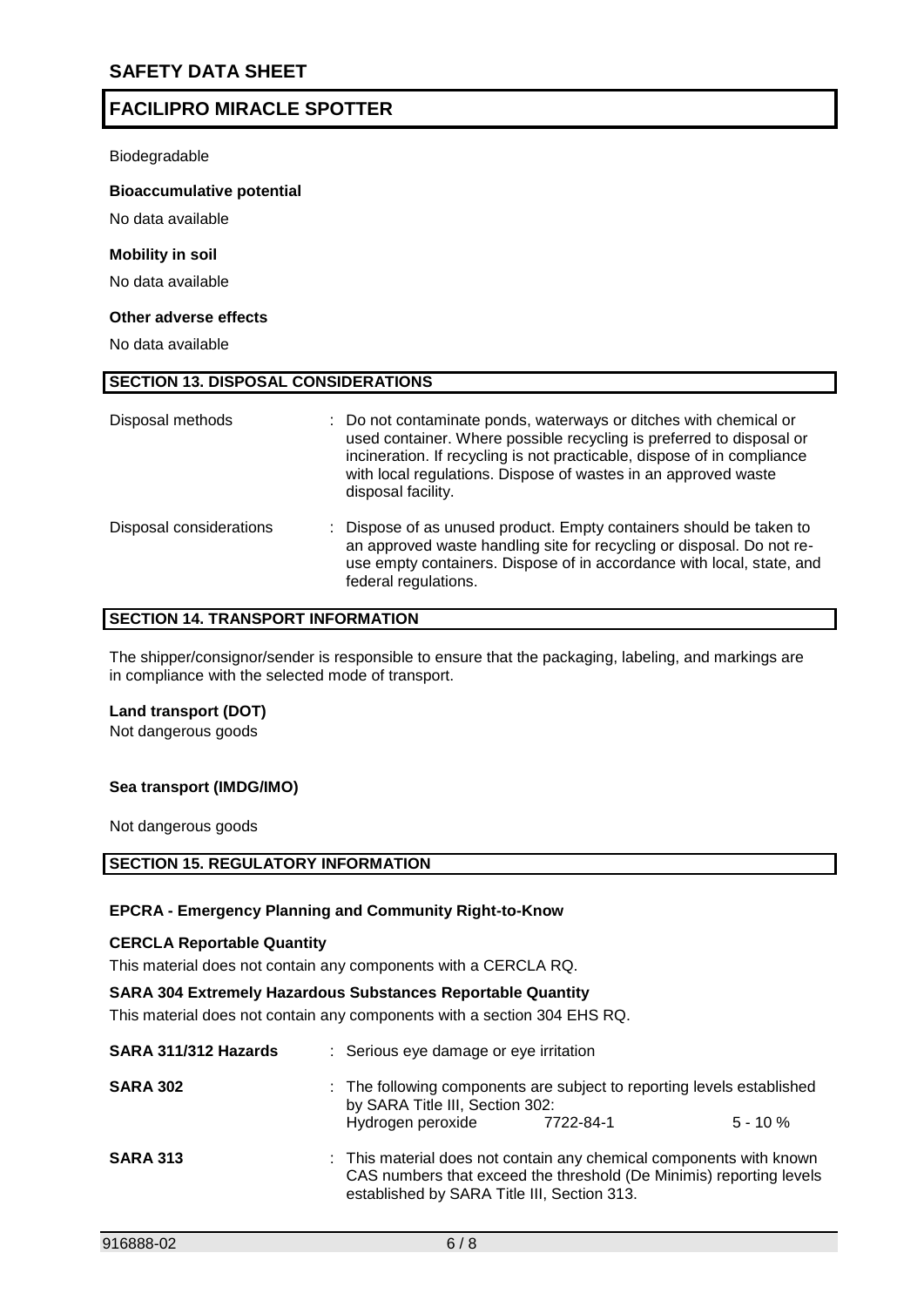#### **California Prop. 65**

This product does not contain any chemicals known to the State of California to cause cancer, birth, or any other reproductive defects.

#### **California Cleaning Product Right to Know Act of 2017 (SB 258)**

This regulation applies to this product.

| <b>Chemical Name</b>        | CAS-No.   | Function              | List(s)        |
|-----------------------------|-----------|-----------------------|----------------|
| water                       | 7732-18-5 | <b>Diluent</b>        | Not Applicable |
| Hydrogen peroxide           | 7722-84-1 | <b>Cleaning Agent</b> | Not Applicable |
| Sodium Xylenesulfonate      | 1300-72-7 | Stabilizer            | Not Applicable |
| Oxyalkylated alcohol        | Withheld  | <b>Cleaning Agent</b> | Not Applicable |
| Peroxide salt               | Withheld  | <b>Buffer</b>         | Not Applicable |
| Proprietary component       | Withheld  | Stabilizer            | Not Applicable |
| Alkylated organic sulfonate | Withheld  | <b>Cleaning Agent</b> | Not Applicable |
| Chelating agent             | Withheld  | Stabilizer            | Not Applicable |

\*refer to ecolab.com/sds for electronic links to designated lists

#### **The ingredients of this product are reported in the following inventories:**

#### **United States TSCA Inventory** :

All substances listed as active on the TSCA inventory

#### **Canadian Domestic Substances List (DSL)** :

This product contains one or several components listed in the Canadian NDSL.

#### **Australia Inventory of Chemical Substances (AICS)** :

not determined

#### **New Zealand. Inventory of Chemical Substances** :

not determined

#### **Japan. ENCS - Existing and New Chemical Substances Inventory** :

On the inventory, or in compliance with the inventory

#### **Korea. Korean Existing Chemicals Inventory (KECI)** :

On the inventory, or in compliance with the inventory

### **Philippines Inventory of Chemicals and Chemical Substances (PICCS)** :

On the inventory, or in compliance with the inventory

### **China. Inventory of Existing Chemical Substances in China (IECSC)** :

On the inventory, or in compliance with the inventory

#### **Taiwan Chemical Substance Inventory (TCSI)** :

On the inventory, or in compliance with the inventory

### **SECTION 16. OTHER INFORMATION**